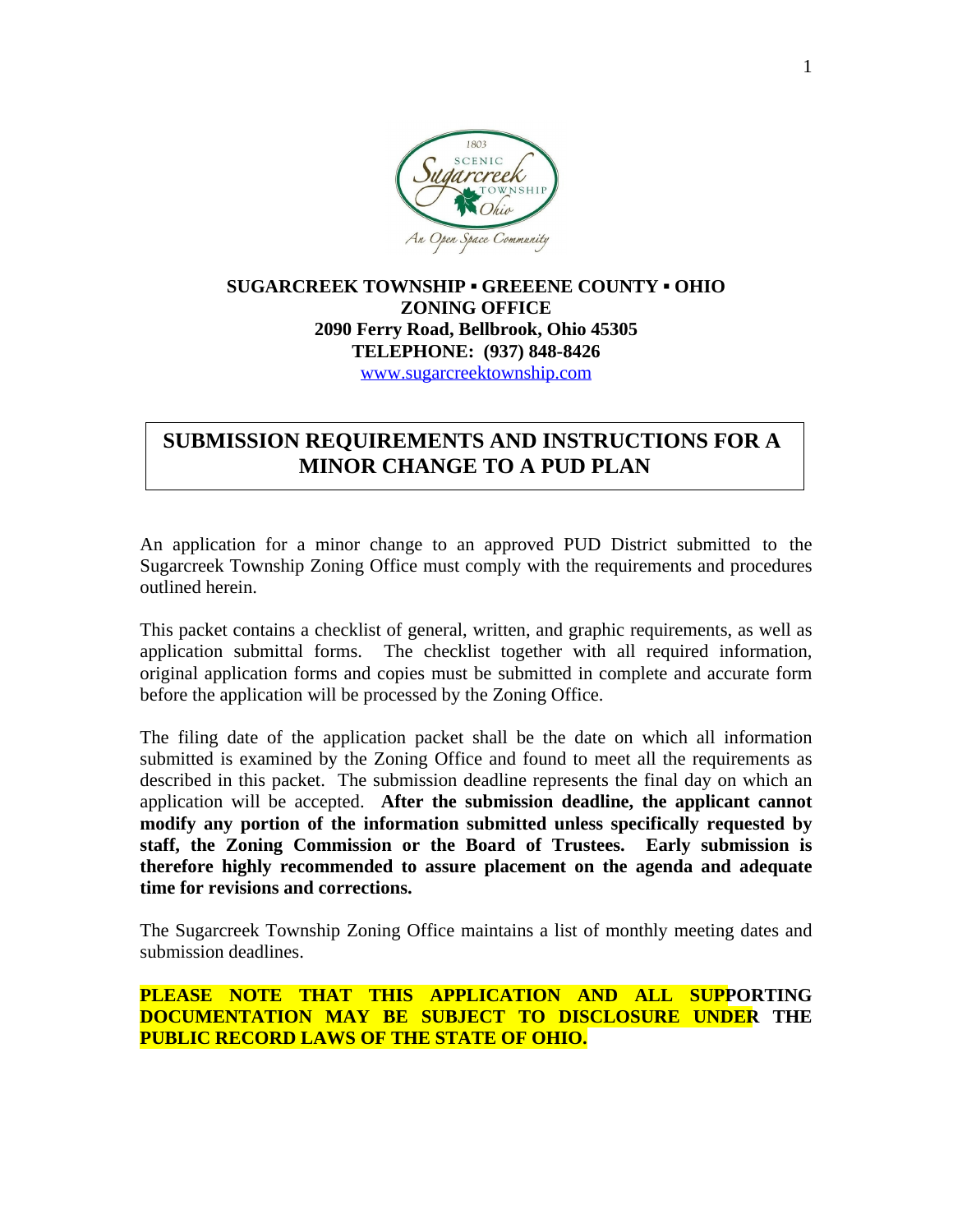# SUBMISSION REQUIREMENTS FOR A MINOR CHANGE TO A PUD PLAN

# **FOR SUGARCREEK TOWNSHIP ZONING OFFICE USE ONLY:**

CASE #:  $DATE RECEIVED:$ 

### **1. GENERAL REQUIREMENTS**

Incomplete of inaccurate applications will not be accepted for processing or be placed on the agenda.

| <b>PRE-APPLICATION MEETING</b> | $\mathbf{DATE:}$ |
|--------------------------------|------------------|
|                                | TIMF             |

The applicant is required to present the concept of the proposed major change to the Zoning Office and to obtain and discuss the overall application process before submitting the application packet. Please call (937) 848-8426 to schedule an appointment. There will be no assurance at any time, implicitly or otherwise, regarding final staff review to the Commission about this application.

# 1.2 **SUBMISSION DATE DATE:** / /

The application packet must be submitted to the Sugarcreek Township Zoning Office in person, no later than the SUBMISSION DEADLINE. Prior to submitting the application packet and necessary information, the applicant should revise proposed plans and/or zoning plat as advised by the Zoning Office. After the submission deadline, the applicant cannot modify any portion of the information submitted unless specifically requested by staff, the Zoning Commission or the Board of Trustees. Early submission is recommended to assure placement on the agenda and adequate time for revisions and corrections. **Incomplete or inaccurate applications will not be accepted for processing or be placed on the agenda for any hearings or meetings.**

# \_\_\_\_\_1.3 **APPLICATION FEE \$250**

An application for a minor change shall be accompanied by a non-refundable fee to cover the costs of holding the public hearing thereon, including personnel costs, advertising and legal notices as required by law or otherwise in connection with said amendment. Please make checks payable to Sugarcreek Township.

Major change cancellations must be submitted in writing to the Zoning Office. **There shall be no refund or part thereof once public notice has been given.**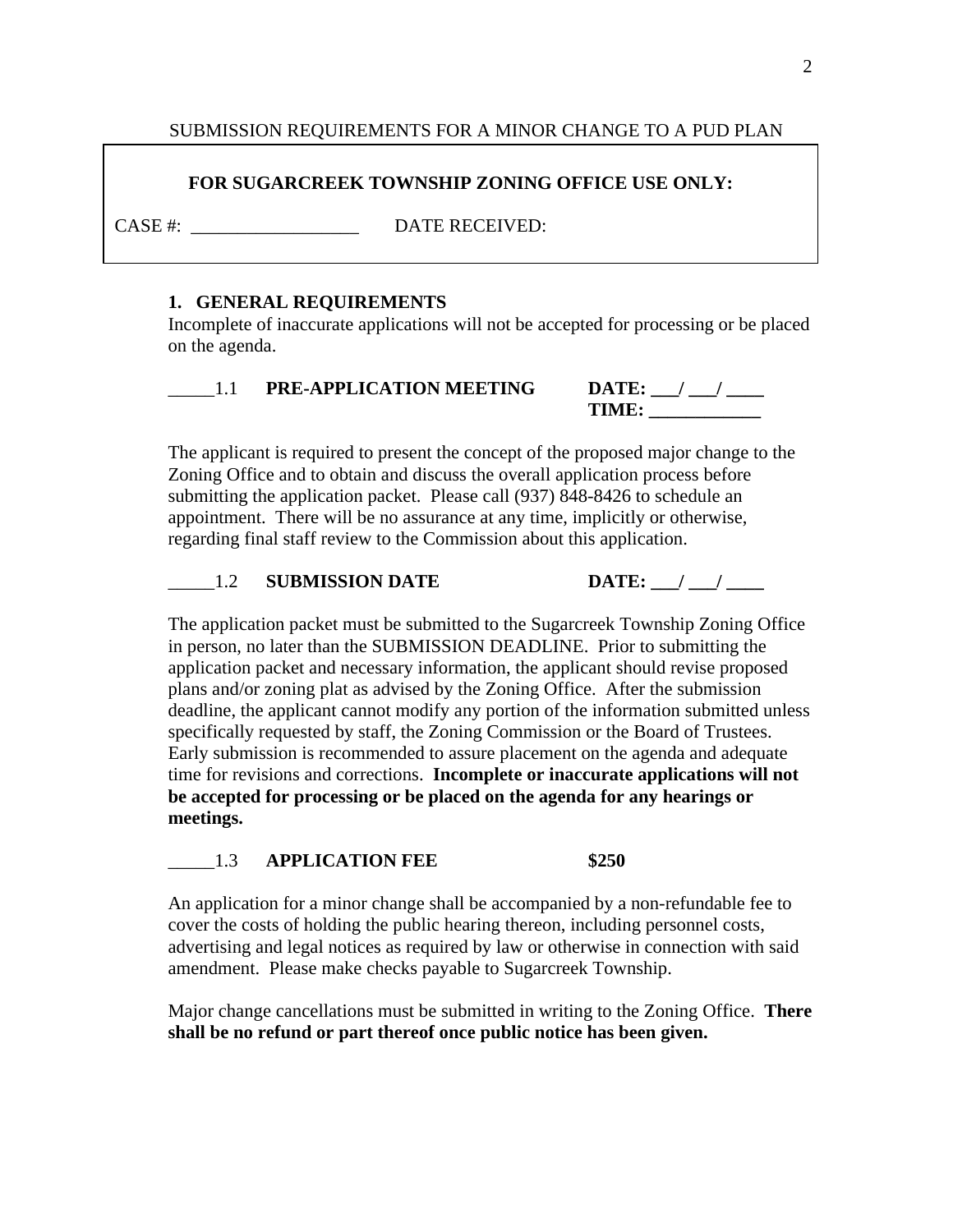#### **2. WRITTEN REQUIREMENTS**

#### \_\_\_\_\_2.2 **PROPERTY DEED**

Submit one copy of the deed(s) the subject property as filed in the Greene County Recorder's Office.

# \_\_\_\_\_2.4 **DESCRIPTION OF REQUEST AND REASONS FOR MINOR CHANGE FORM**

Complete and submit the original Description of Request and Reasons for Minor Change form (provided in this packet).

#### \_\_\_\_\_2.5 **MINOR CHANGE APPLICATION FORM**

Complete and submit the original Minor Change Application form (provided in this packet).

## \_\_\_\_\_2.6 **PREVIOUS ACTION INFORMATION**

Submit one copy of all resolutions and minutes of previous meetings and hearings involving the original approval of the zone amendment to PUD District and any previously approved preliminary and final development plans.

\_\_\_\_\_2.7 **PROPERTY OWNER'S AFFIDAVIT**

Complete and submit the original Affidavit (provided).

\_\_\_\_\_2.8 **CHECKLIST OF REQUIREMENTS**

**Submit this checklist fully completed.**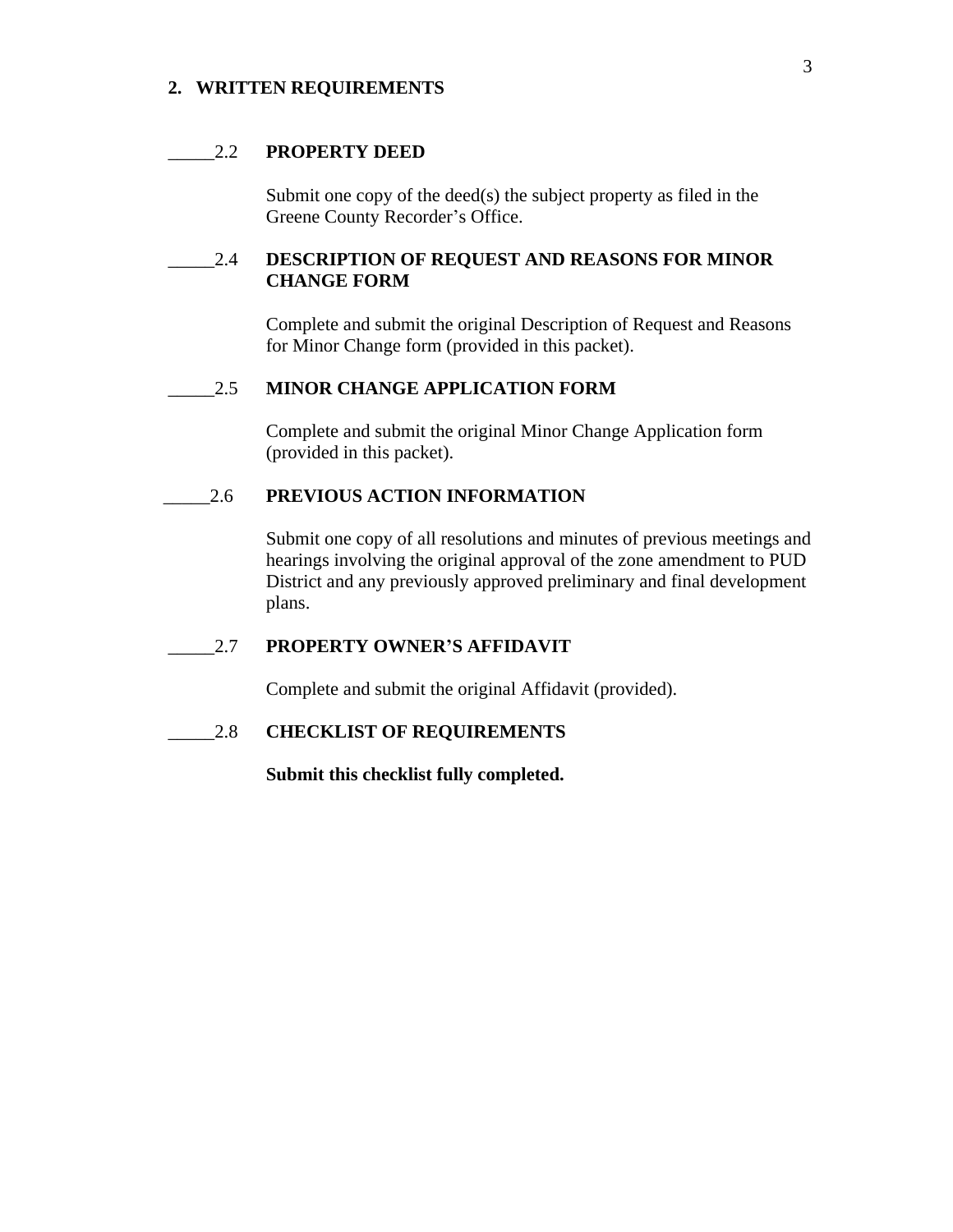# **3. GRAPHIC REQUIREMENTS**

#### **\_\_\_\_\_**3.1 **DEVELOPMENT PLAN**

Submit sixteen (16) **folded** copies of the approved Development Plan subject to this request at a scale of fifty (50) feet to the inch or larger (unless otherwise approved by the Zoning Compliance Officer):

# \_\_\_\_\_3.2 **REDUCED DEVELOPMENT PLAN**

Submit one (1) copy of the approved development plan subject to this request reduced to an 11" x 17" maximum sheet of paper.

INFORMATION SUBMITTED SHALL BE ASSUMED TO BE CORRECT AND APPLICANT AND/OR AGENT SHALL ASSUME RESPONSIBILITY FOR ANY ERRORS AND/OR INACCURACIES RESULTING IN AN IMPROPER APPLICATION.

**Signature of person preparing this checklist Phone Number Date Submitted (Applicant or Representative)**

**Printed name of person preparing this checklist**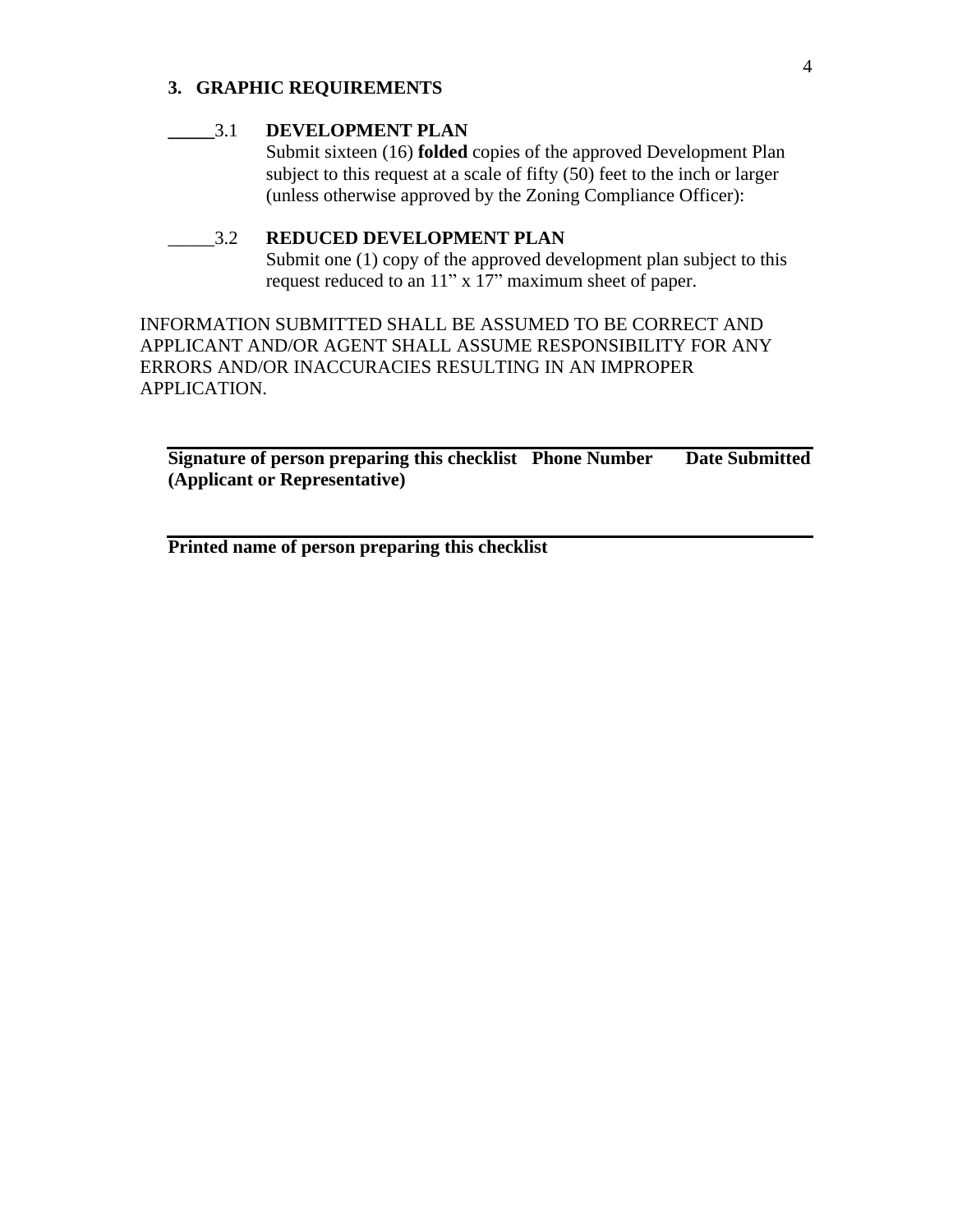# APPLICATION FOR A MAJOR CHANGE TO A PUD PLAN SUGARCREEK TOWNSHIP ZONING OFFICE 2090 Ferry Road, Bellbrook, Ohio 45305 Telephone: (937) 848-8426

#### **FOR SUGARCREEK TOWNSHIP ZONING OFFICE USE ONLY:**

CASE #:\_\_\_\_\_\_\_\_\_\_\_\_\_\_\_\_\_\_\_\_ DATE RECEIVED:

FEE RECEIPT #:\_\_\_\_\_\_\_\_\_\_\_\_\_ RECEIVED BY: \_\_\_\_\_\_\_\_\_\_\_\_\_\_\_\_\_

NOTE: THIS APPLICATION MUST BE TYPEWRITTEN OR PRINTED CLEARLY – USE ADDITIONAL SHEETS IF NECESSARY.

NAME OF APPLICANT **NAME OF APPLICANT** 

ADDRESS \_\_\_\_\_\_\_\_\_\_\_\_\_\_\_\_\_\_\_\_\_\_\_\_\_\_\_\_\_\_\_\_\_\_\_\_\_\_\_\_\_\_\_\_\_\_\_\_\_\_\_\_\_\_\_\_\_\_\_\_\_

 $CITY/STATE/ZIP$ 

PHONE NO. \_\_\_\_\_\_\_\_\_\_\_\_\_\_\_\_\_\_\_\_\_\_\_\_\_\_\_ FAX NO. \_\_\_\_\_\_\_\_\_\_\_\_\_\_\_\_\_\_\_\_\_\_\_\_

EMAIL ADDRESS \_\_\_\_\_\_\_\_\_\_\_\_\_\_\_\_\_\_\_\_\_\_\_\_\_\_\_\_\_\_\_\_\_\_\_\_\_\_\_\_\_\_\_\_\_\_\_\_\_\_\_\_\_\_\_

OWNER NAME, OWNER ADDRESS AND PARCEL NUMBER OF EACH PROPERTY INCLUDED IN THIS MODIFICATION REQUEST:

| PROPERTY OWNER NAME | <b>PROPERTY OWNER ADDRESS</b> | <b>PARCEL NUMBER</b> |
|---------------------|-------------------------------|----------------------|
|                     |                               |                      |
|                     |                               |                      |
|                     |                               |                      |
|                     |                               |                      |
|                     |                               |                      |
|                     |                               |                      |

**REQUEST RE-DESIGNATION FROM \_\_\_\_\_\_\_ TO \_\_\_\_\_\_\_\_ TOTAL ACRES** 

(MY) (OUR) INTEREST IN THE PROPERTY IS AS:

| OWNER            | AGENT _____                                                      | LESSEE  | OPTIONEEE           |
|------------------|------------------------------------------------------------------|---------|---------------------|
| <b>APPLICANT</b> | <u> 1980 - Jan James James Barnett, fransk politik (d. 1980)</u> |         |                     |
|                  | Signature                                                        | Address | <b>Phone Number</b> |
| OWNER(S)         |                                                                  |         |                     |
|                  |                                                                  |         |                     |
|                  | Signature                                                        | Address | <b>Phone Number</b> |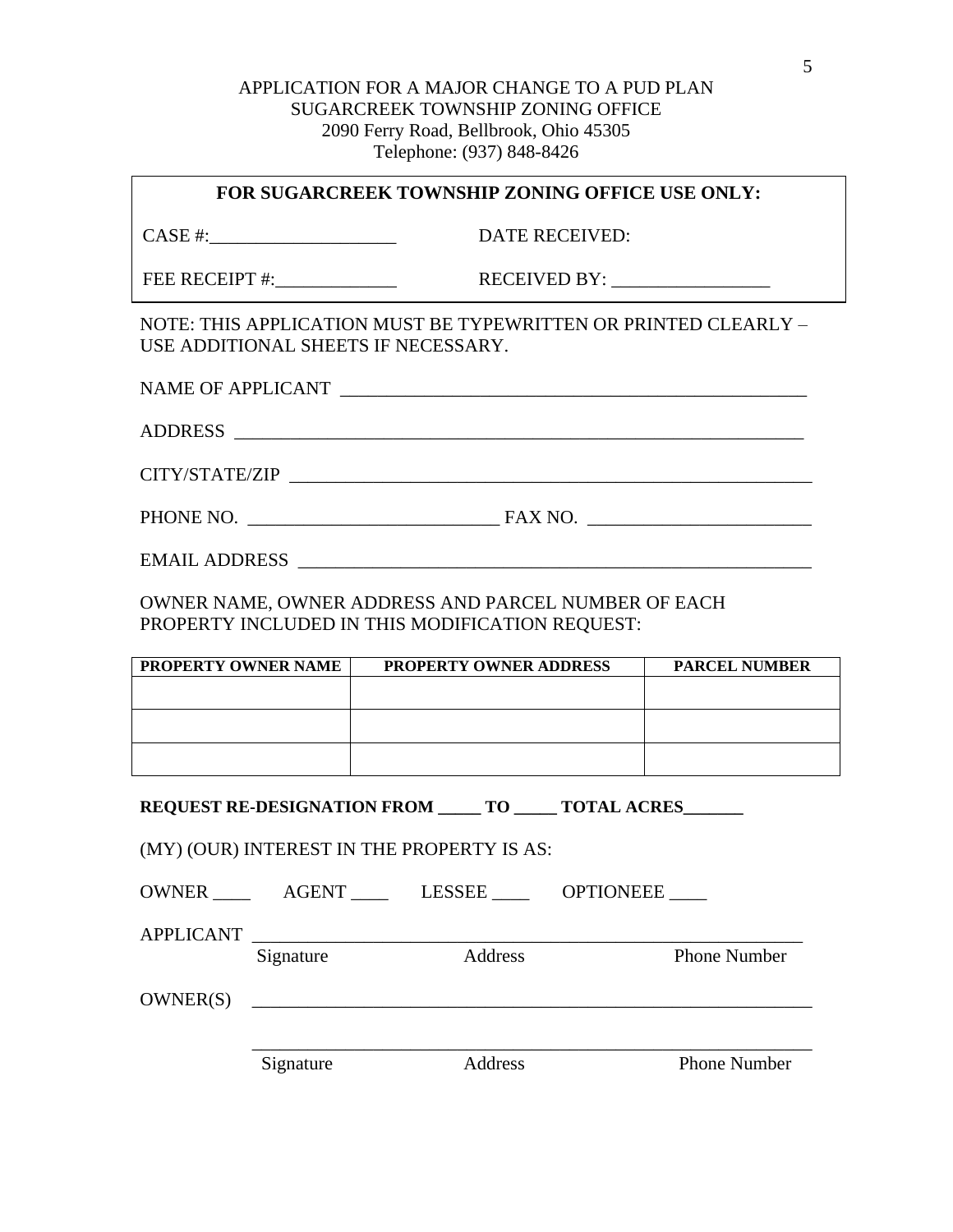# DESCRIPTION OF REQUEST AND REASONS FOR A MAJOR CHANGE SUGARCREEK TOWNSHIP ZONING OFFICE 2090 Ferry Road, Bellbrook, Ohio 45305 Telephone: (937) 848-8426

# **FOR SUGARCREEK TOWNSHIP ZONING OFFICE USE ONLY:**

CASE #:  $\qquad \qquad$  DATE RECEIVED:

#### NOTE: THIS APPLICATION MUST BE TYPEWRITTEN OR PRINTED CLEARLY

| The area of land submit to this modification request contains approximately |                 |                             |                               | acres.  |
|-----------------------------------------------------------------------------|-----------------|-----------------------------|-------------------------------|---------|
| having frontage of approximately ______                                     |                 | feet, located (1) along the |                               | side of |
|                                                                             | approximately   | feet                        |                               |         |
|                                                                             | or $(2)$ at the |                             | corner of the intersection of |         |
|                                                                             | and             |                             |                               |         |

#### THE APPLICANT SHOULD PREPARE DEFINITIVE STATEMENTS REGARDING THE FOLLOWING **(USE ADDITIONAL SHEETS IF NECESSARY)**:

- 1) What specific changes to the approved development plan are being requested?
- 2) What specific changes in the character and conditions of the area have occurred to make the property no longer suitable or appropriate for development according to the approved development plan?
- 3) What is the benefit that the neighborhood or community as a whole will derive from this change?
- 4) Will the site be accessible from public roads which are adequate to carry the traffic that will be imposed upon them if the requested modification is granted, or will road improvements be required?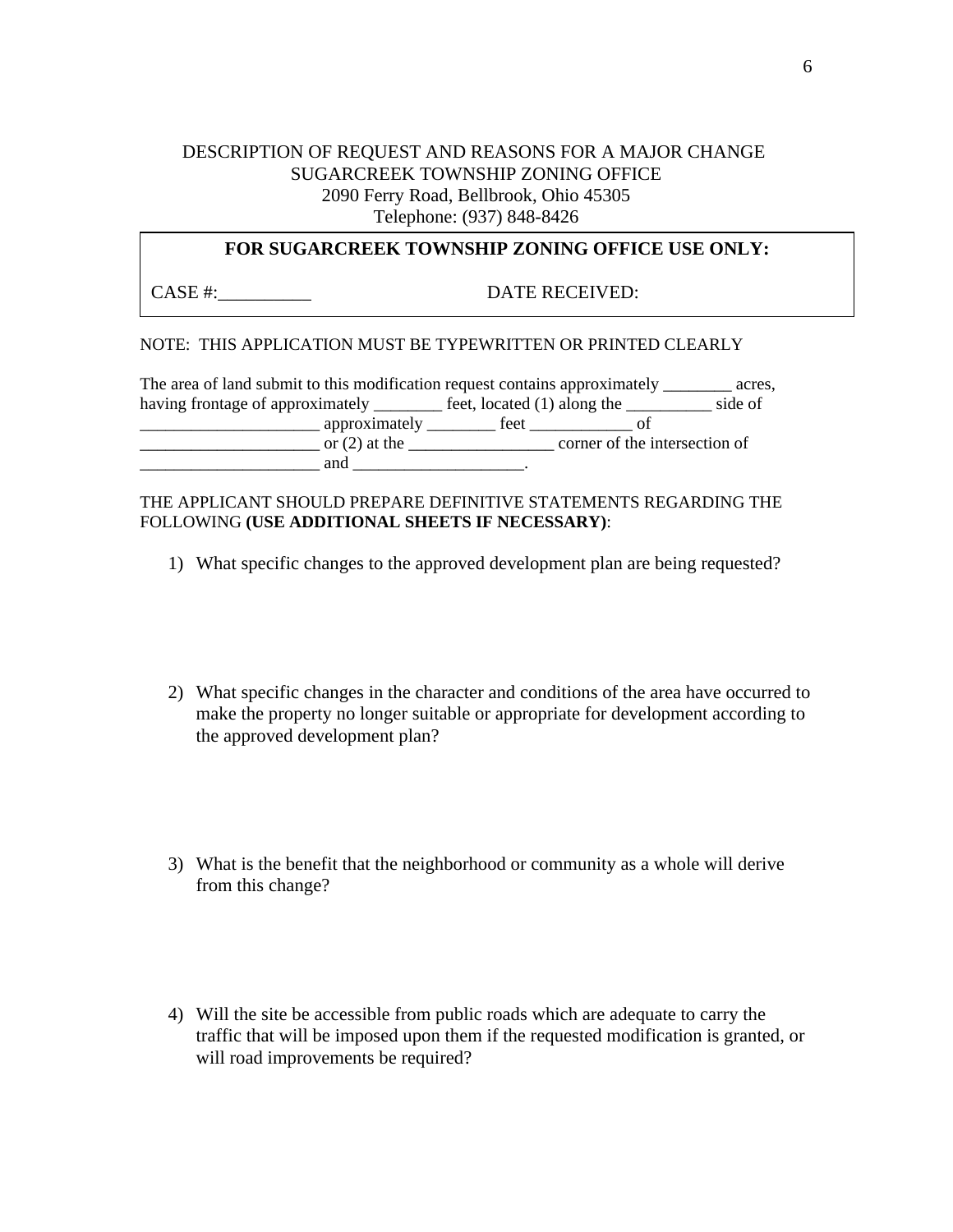- 5) Has this modification been discussed with regard to traffic design with the Greene County Engineer's Office? When? Who?
- 6) Is the property currently or can it be serviced by public sewer and water and can proper drainage be provided?
- 7) What is the anticipated proposed use of the property and character (architectural treatment) of the development?